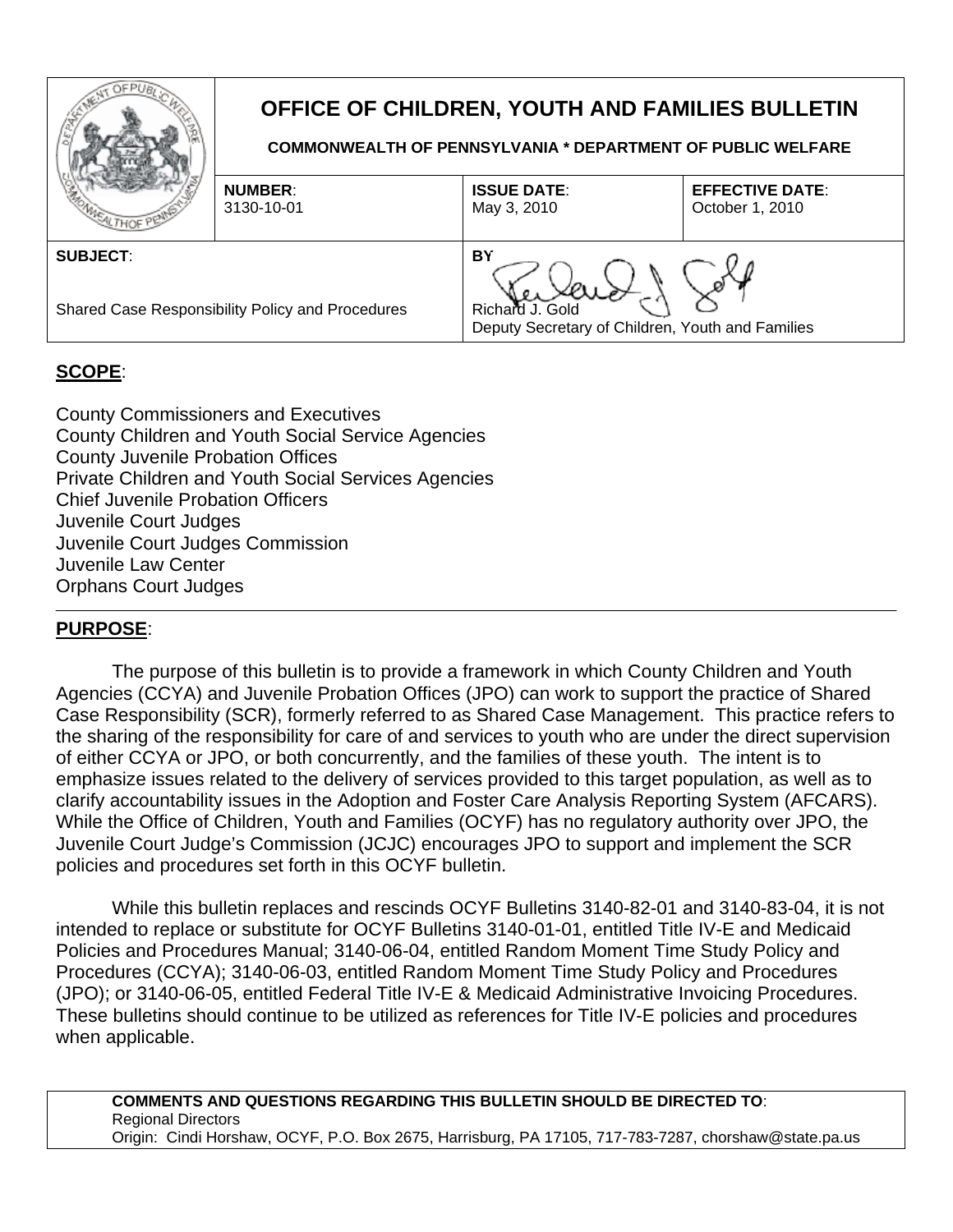## **BACKGROUND**:

The concept of sharing management and responsibility for those cases involved with both CCYA and JPO, was established more than 25 years ago as a means to include adjudicated delinquent youth in the CCYA-administered Title IV-E Foster Care Maintenance Program. For CCYA, which holds authority as the Title IV-E agency, the primary purpose of involvement was to determine eligibility for Title IV-E, and then to administer the funding for eligible shared case management/responsibility placements. JPO continued to serve adjudicated youth according to the requirements of the Juvenile Act of Pennsylvania and, since 1996, to focus on implementation of the principles of Balanced and Restorative Justice (BARJ):

- **Accountability** youth, who have committed an offense, incur an obligation to individual victims and to their community to repay the harm that they have caused.
- **Competency Development** while under the jurisdiction of the juvenile justice system, youth should be provided with the resources to develop and to increase their skills and capabilities, enabling them to function as healthy and productive members of their communities.
- **Community Protection** the juvenile justice system has a responsibility to protect the public from youth under its jurisdiction who pose a risk of causing harm.

On November 19, 1997, President Clinton signed into law the Adoption and Safe Families Act (ASFA). One goal of this legislation was to make the children and youth social service system more responsive to the multiple and complex needs of youth, and their families, by establishing measurable goals in the areas of safety, permanence and well-being. OCYF Bulletin 3130-01-01, entitled Guidelines for the Adoption and Safe Families Act of 1997, was issued on January 2, 2001 to provide policy for the implementation of the ASFA legislation in Pennsylvania. ASFA covers all children under the care and responsibility of CCYA, including those cases shared with JPO.

Collaborative efforts between CCYA and JPO to meet the multiple service needs of this population of shared cases have been ongoing. This Bulletin reiterates and reinforces those efforts. By working closely together to meet not only the full spectrum of needs of youth and families, but also the full continuum of case transitions, CCYA and JPO should be able to deliver better outcomes in terms of family integrity and durable gains for youth.

## **Definitions:**

**Accept for service** - decide on the basis of the needs and problems of a child and family, to admit or receive the individual as a client of the agency or as required by a court order entered under The Juvenile Act, (42 Pa. C.S., Chapter 63, relating to juvenile matters).

**Active case (CCYA)** – the status of a case that has been accepted for service by the agency until such time that the case is closed and the child and family are no longer agency clients.

**Adjudication of delinquency** – in response to a petition filed alleging a juvenile to be delinquent, a determination made by the court, that 1) the allegations that the juvenile committed the delinquent acts are true, and 2) that the juvenile is in need of treatment, supervision or rehabilitation.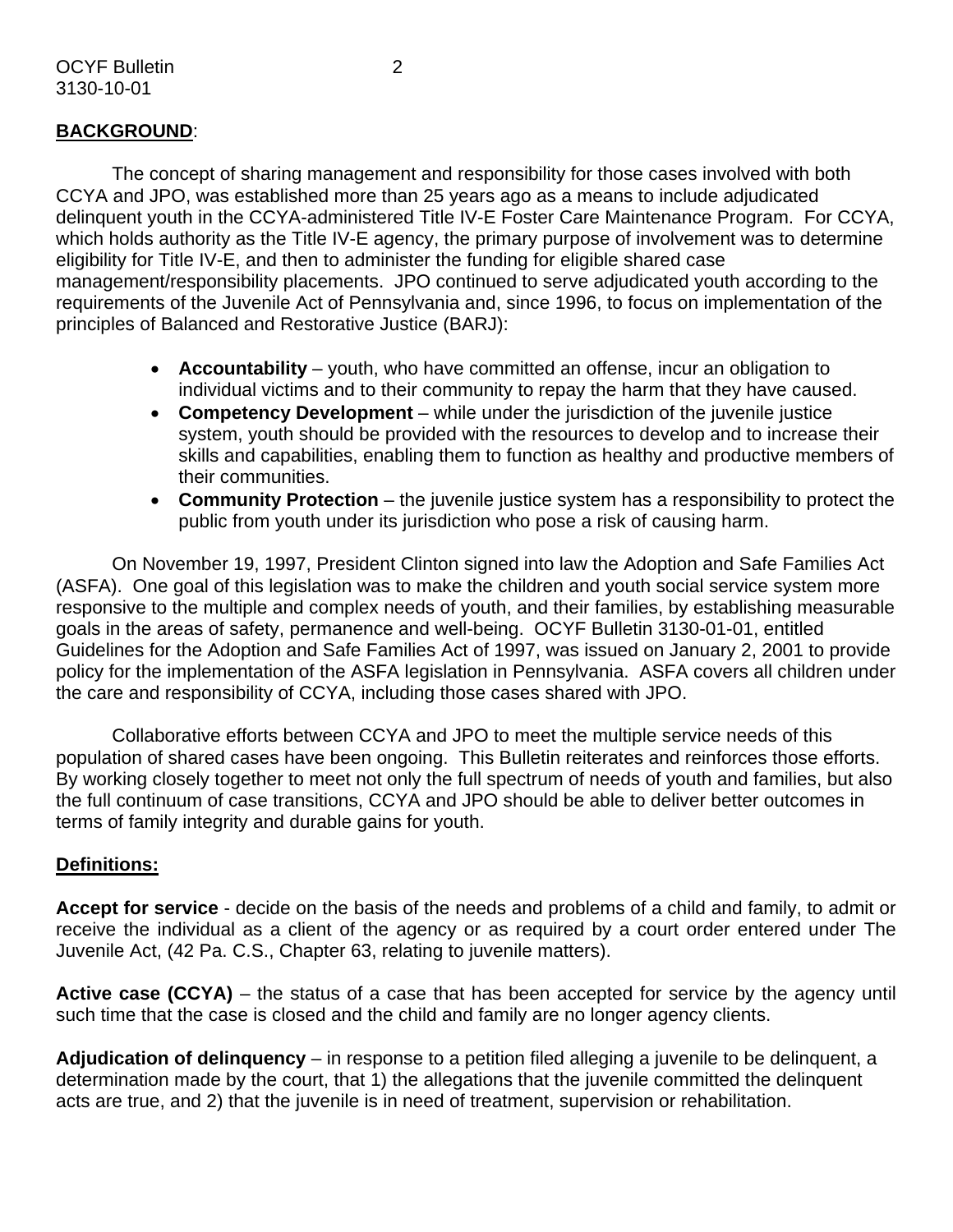OCYF Bulletin 3 3130-10-01

**Aftercare** – a comprehensive cross-systems service plan, beginning at disposition and continuing through placement and discharge back to the community of a delinquent or dependent youth, that insures better outcomes through the continuity of supports and connections that will assist youth as they transition to independent adulthood.

**Child** – as defined by the Juvenile Act, an individual who (1) is under the age of 18 years; (2) is under the age of 21 years who committed an act of delinquency before reaching the age of 18 years; or (3) was adjudicated dependent before reaching the age of 18 years and who, while engaged in a course of instruction or treatment, requests the court to retain jurisdiction until the course has been completed, but in no event shall a child remain in a course of instruction or treatment past the age of 21 years.

**Consent decree** – after the filing of the petition, but prior to the entry of an adjudication order, the court may defer adjudication by suspending the proceedings and ordering a continuation of the juvenile in his or her home, under the supervision of and the terms and conditions negotiated with the JPO and agreed to by all parties; any violation of these conditions, and the petition may be reinstated and the child held accountable as if the consent decree had never been entered. The consent decree may not exceed six months unless extended up to an additional six months by court order.

**Dependency** – in response to a petition filed alleging a child to be dependent, a determination made by a court, upon clear and convincing evidence, that a child is a 'dependent child' as defined in the Juvenile Act.

**Diversion** – the resolution of a juvenile's case prior to an adjudication of delinquency. Diversion prior to the filing of a petition normally occurs through the use of informal adjustment. Diversion following the filing of a petition normally occurs through a consent decree.

**Family** – a group of individuals living in one household who are bound by ties of blood, law and/or affinity.

**Informal adjustment** - prior to the filing of a petition, in the case of a child alleged to be delinquent, an option for the JPO to refer the youth and his or her family, with their consent, to a public or private social service agency for services, with the JPO providing "counsel and advice"; the informal adjustment may not exceed six months unless extended up to an additional three months by court order. If the youth does not complete the informal adjustment successfully, a delinquency petition may be filed. An informal adjustment may also be used in cases in which a child is alleged to be a dependent child.

**Juvenile** – as defined in the Pa. Rules of Juvenile Court Procedure, a person who has attained ten years of age and is not yet twenty-one years of age, and who is alleged to, or has been determined to, have committed a delinquent act before reaching eighteen years of age.

**Permanency** – the establishment of an identified adult or family who has made a commitment to care for and to support a child or a juvenile up to and beyond the age of majority. Permanency options in hierarchical order are as follows: 1) return home, 2) adoption, 3) permanent legal custodian, 4) fit and willing relative and 5) another planned permanent living arrangement.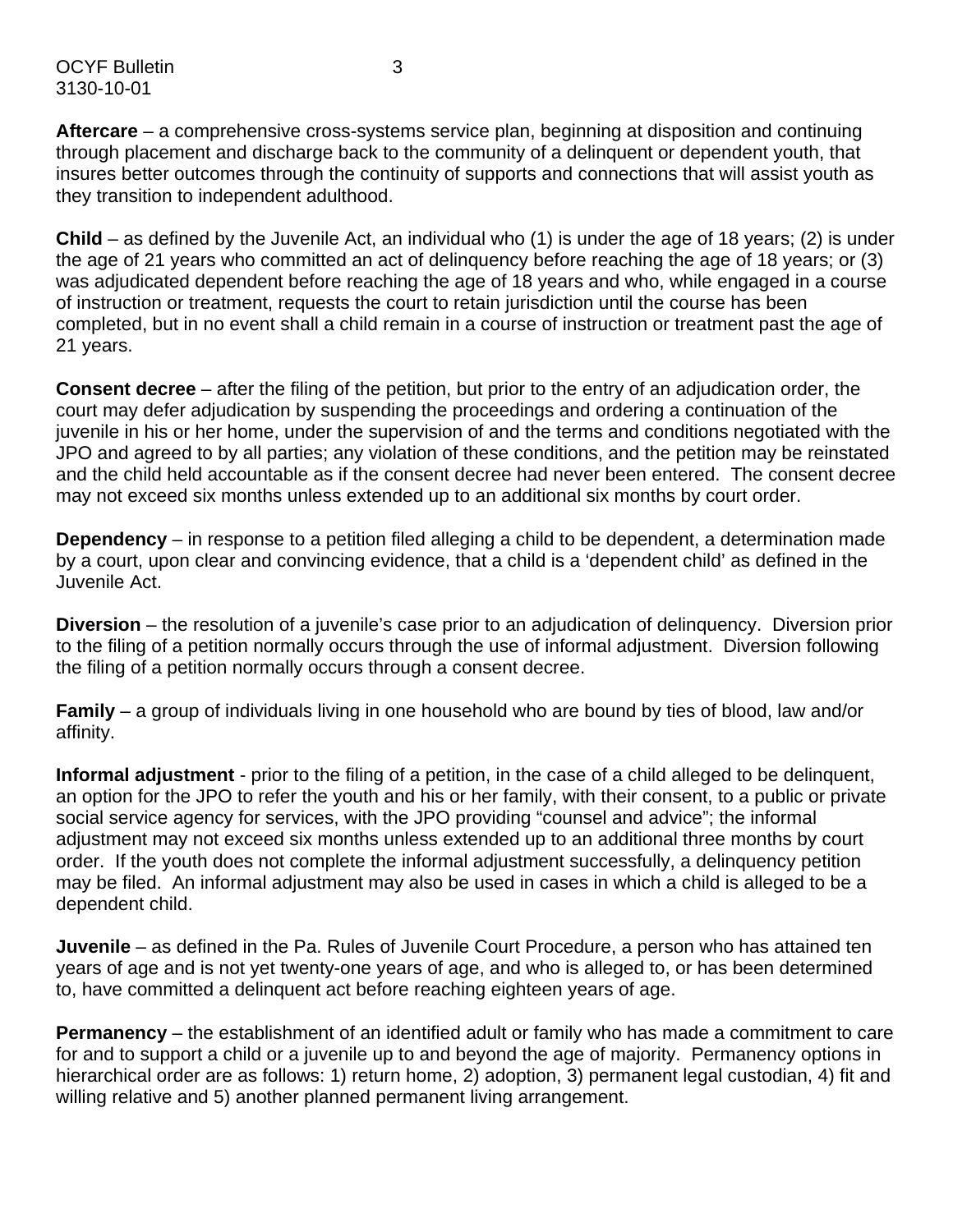Youth adjudicated delinquent through the juvenile court system, and their families, may have similar needs and issues to youth and families involved in the child welfare system and, as such, they are entitled to the rights and protections of that system, independent of funding considerations. Likewise, many youth with dependency issues also engage in 'pre-delinquent' behavior, and may benefit from some interface with the juvenile justice system, such as a delinquency prevention program. **Shared** *legal* **responsibility may be Court-ordered via a dual adjudication order (court determination that a youth is both dependent and delinquent, with care and responsibility assigned to CCYA),** *or* **via an order that incorporates language creating Shared Case Responsibility (SCR) between CCYA and JPO for a youth's care, possible placement, case management and services to the family.** 

**NOTE:** There are some cases in which youth are dually adjudicated, but are *not* placed under the care and responsibility of CCYA; such children are **NOT** eligible for Title IV-E funding.

However, there may be less formalized scenarios in which each agency wishes to consider how services from the other agency could benefit the youth and family as a whole, even on a timelimited basis. For such cross jurisdictional or 'crossover' cases, those that can benefit from a service aspect of both CCYA and JPO, 'shared case responsibility' is now also established as a *practice*  option that may exist outside of a court order that establishes shared legal responsibility.

 More specifically, to improve the outcomes of youth with 'crossover' needs, the two agencies may need to 'borrow' from and complement one another's expertise and case focus to fill in potential service gaps. In cases in which placement is needed, the agencies can coordinate both how the provisions of the Title IV-B protections will be met, as well as how the agencies might share in meeting some of the service delivery goals in the youth's permanency plan.

Currently, CCYA and JPO have limited similarities in their service missions, but there are overlapping activities. Through recognizing these, agencies can complement and reinforce each other's efforts in shared cases. One example of a concurrent mission for both CCYA and JPO is the area of competency development. For JPO, competency development relates to youth being provided with the resources to develop and to increase their skills and capabilities, enabling them to function as healthy and productive members of society. For CCYA, this concept aligns perfectly with regulatory requirements designed to prepare youth for independent living. While the purposes are different, both JPO and CCYA engage in their respective risk assessment activities, and both also attend to family functioning domains particular to their missions.

It should be noted that ASFA requirements pertain to both dually adjudicated youth, whom the court places under the care and responsibility of CCYA, and to those with SCR court orders, including the requirements to file petitions to terminate parental rights, when applicable, and to seek adoptive placements as a first goal of permanency, should a return home be ruled out. While CCYA may coordinate with JPO to meet some ASFA requirements, it is CCYA's responsibility to ensure that all pertinent requirements are met. While a foster care placement for a dually adjudicated or an SCR youth marks the onset of the AFCARS reporting process, as long as the dual adjudication or the SCR status is maintained, the youth must continue to be reported in AFCARS, even if he or she exits a foster care placement on a limited time basis. This consistency of reporting ensures that appropriate ASFA-driven services continue to be tracked for the youth, thereby meeting Federal guidelines.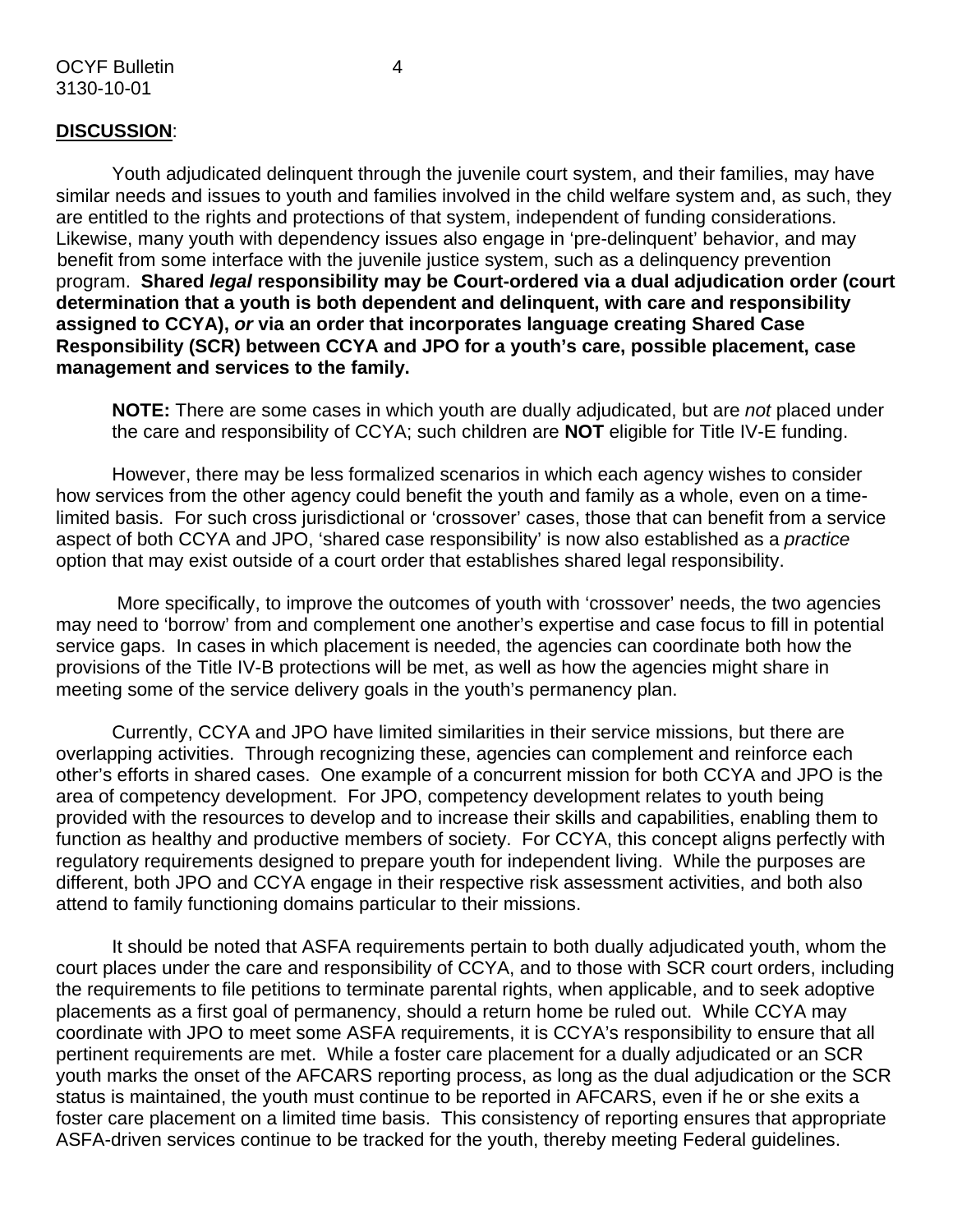OCYF Bulletin 5 3130-10-01

This policy improvement also aligns with the January 1, 2005, Joint Position Statement on Aftercare for Delinquent Youth that was signed by the Department of Education, the Pennsylvania Commission on Crime and Delinquency, the Pennsylvania Council of Chief Juvenile Probation Officers, the Juvenile Court Judges Commission and the Department of Public Welfare.

The purpose of the Joint Position Statement on Aftercare for Delinquent Youth is to develop a model aftercare planning and service delivery system for youth in delinquency placements. As the Commonwealth moves towards integrating services, it is critical that youth involved in the juvenile justice system are able to have timely access to necessary services that will ensure their successful re-entry into the community. A coordinated and integrated system will provide access to quality services and ensure better outcomes for these youth and their families. Comprehensive services by CCYA, through keeping cases open on youth who have continuing dependency needs, and who entered the delinquency system from the dependency system, will be needed. In certain cases, it will be appropriate to seek an adjudication of dependency for a delinquent child, who no longer needs the services of the delinquency system, before the child reaches the age of 18. Also, keeping in line with the Joint Position on Aftercare for Delinquent Youth is that youth with a dual adjudication or an SCR order will be afforded the same level of service coordination, regardless of placement type.

Cross-jurisdictional service provisions for youth and their families being served by JPO, CCYA and other agencies, will further solidify the benefits of collaborative relationships and multi-disciplinary case planning. In contrast to unilateral decision-making and approaches that do not take into consideration the goals and requirements of other agencies involved with youth and their families, coordination among agencies should avoid service duplication, yield better outcomes and insure greater fiscal accountability.

This goal also echoes the 'single plan' concept being considered by the juvenile justice system as a means to improving coordination and continuity of service delivery between JPO and provider agencies. An essential recommended reading is an article by Patricia M. Torbet of the National Center for Juvenile Justice. In this article, entitled "Building Pennsylvania's Comprehensive Aftercare Model"; the 'single plan' model is discussed at length in the chapter on "Probation Case Management Essentials for Youth in Placement". The article may be accessed through the following link: [http://ncjj.servehttp.com/NCJJWebsite/pdf/finalprobcm.pdf.](http://ncjj.servehttp.com/NCJJWebsite/pdf/finalprobcm.pdf)

#### **POLICY AND PROCEDURES:**

To encourage coordination of services to youth and their families, both JPO and CCYA should develop an intake protocol that includes an effort to ascertain if the corresponding JPO/CCYA is or has been involved with the youth or family, and whether or not there appears to be any need for crossover services. Having an accurate picture of the family's history with other agencies contributes to more appropriate service planning, more effective deployment of available resources and reduces duplication of efforts. If access to a shared data base is available, checking within that system will be important. If involvement is determined, sharing an update with current case information, consistent with all statutory and regulatory confidentiality requirements, with the agency on record is recommended. Also, a request may be made for an up-to-date history of that agency's past and/or current involvement. Sharing of information between agencies in a timely manner will permit better service coordination. Documentation of these contacts should be in each agency's case file.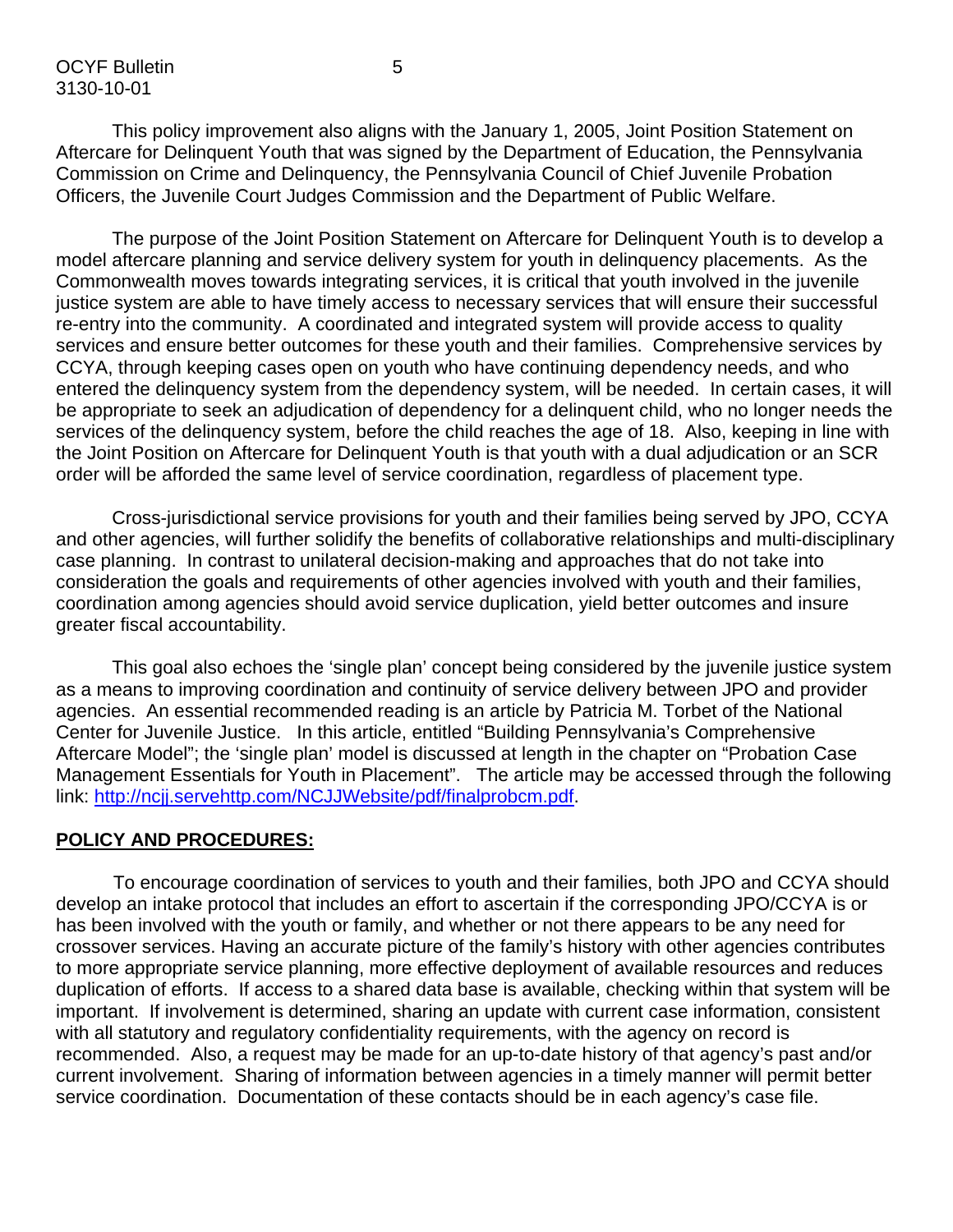For those youth determined to be involved with both agencies, and for whom placement may be necessary, JPO and CCYA should consult with each other regarding the benefits of seeking a dual adjudication or an SCR order. If, after consultation, JPO and CCYA agree that both dependency and delinquency issues are present, the agencies should coordinate the filing of their separate petitions to the court, consistent with the Pa. Rules of Juvenile Court Procedure, with each agency requesting a court determination of dual adjudication or SCR. If there is no placement pending or, in cases in which there was only past involvement with the other agency and no current issues requiring crossover services, sharing a courtesy update on the family with the corresponding JPO/CCYA is recommended. Such a proactive approach may mitigate the effects of developing dependency risks, for JPO cases, or delinquency risks, for CCYA cases. Documentation of these updates should be included in the case files for both JPO and CCYA.

 For new JPO youth and families having no current or past CCYA involvement, JPO assessment of static and dynamic risk factors, (to determine how far the juvenile should penetrate the Juvenile Justice System), should include consideration of whether or not there appear to be potential dependency issues for the youth and/or his or her minor age siblings who live in the home. Research has long shown that there is a strong correlation between delinquency and the presence of dependency issues. If conversations with the family, regarding their perceptions of the presenting problem, or simple observation, cause the JPO to suspect possible dependency issues, JPO may choose either to make a formal referral for services to CCYA, or request an informal consultation with CCYA. Documentation of JPO concerns and/or CCYA assessment for dependency issues must be included in the CCYA case file, and JPO should document any referral to CCYA in JPO files. For JPO youth and/or siblings with identified dependency risks, case plan consultation with CCYA is recommended when a dual adjudication or an SCR order is contemplated. If a single case plan is developed, it should identify tasks for each agency, if applicable, during any type of diversion, placement and/or return to the community.

In cases in which JPO identifies no initial dependency concerns in the family, JPO should make periodic notations regarding any dependency concerns, at a recommended rate of once every six months, and refer to CCYA or to a specialized JPO, if any dependency issues are believed to have developed. Through this proactive approach, JPO will be able to decrease the incidence of youth being discharged to unprepared independence. Documentation of these periodic considerations should appear in the JPO case record. If either JPO or CCYA files a petition with the court, the petition may request a dual adjudication or an SCR order, if the filing agency has determined it would be in the best interest of the youth and family.

Once a youth is dually adjudicated, or adjudicated delinquent with SCR language, the order needs to remain in place as long as the involvement of both CCYA and JPO are required to meet the needs of the youth and family. Neither CCYA nor JPO should seek to have the Court discharge jurisdiction of the youth, based solely on the type of placement to which the youth is remanded. Both the current and anticipated needs of an individual case should determine the continuation or discontinuation of the dual adjudication or the SCR status to insure that the best outcome possible is achieved. If either JPO or CCYA, or both, seek to change the status of a case by petitioning the Court to revoke the dual adjudication order or the SCR language order, it is recommended that the other agency be invited to the court hearing in which the matter will be determined. There should be detailed information in the case file to justify why shared legal responsibility is no longer needed.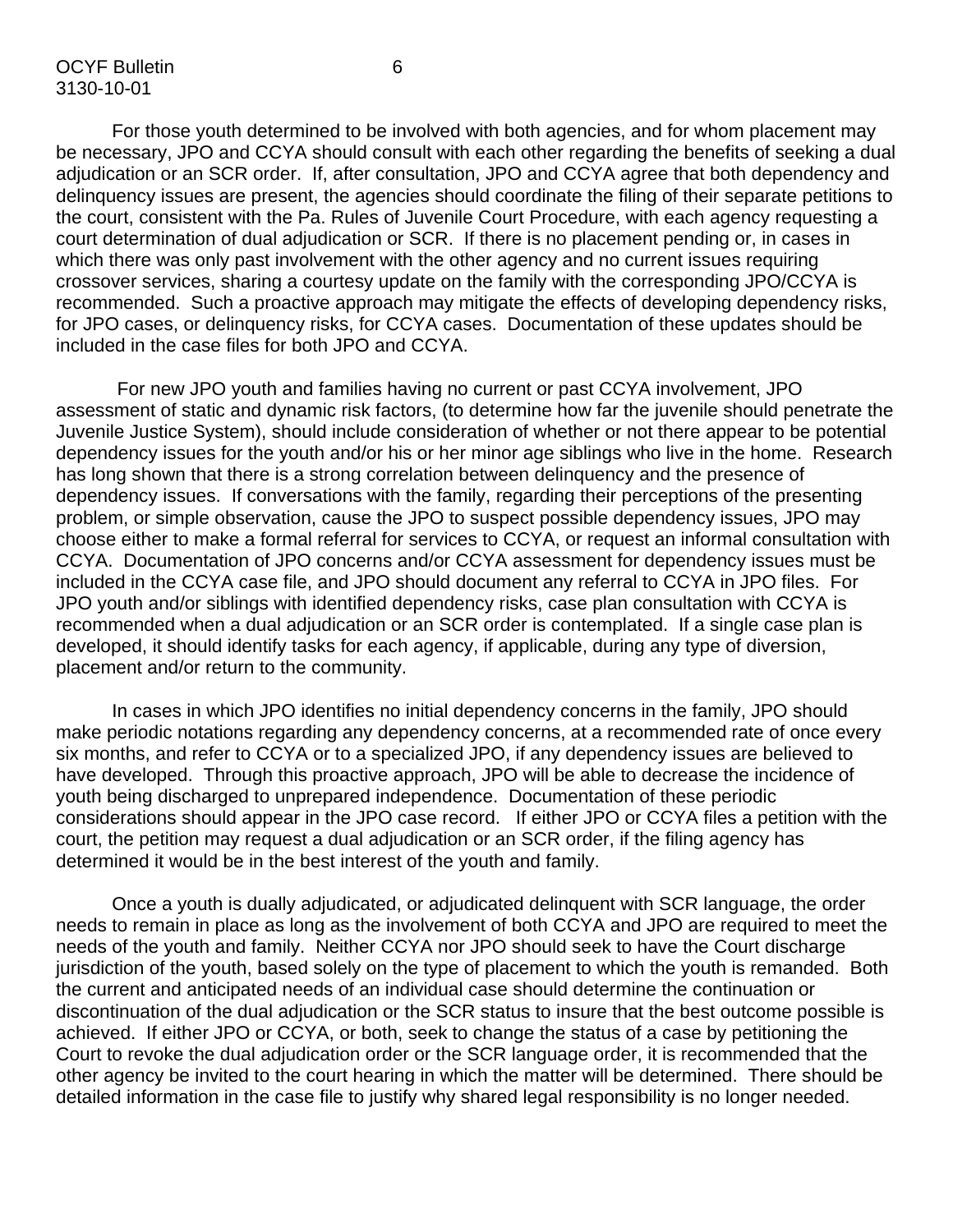Each county will need to determine the most effective way to coordinate efforts between JPO and CCYA agencies, especially in terms of establishing case standards to identify youth that need a dual adjudication or an SCR order, and especially in terms of involving the courts. Considering that Pennsylvania's court system is unique in the extent of its judges' broad dispositional authority in the cases of both dependent and delinquent children, the courts will be a powerful ally by ensuring greater accountability for services. Some county JPO and CCYA are already working together to serve shared populations and, in other states, the process has been started by incorporating such means as joint pre-hearing conferences, joint hearings, dedicated docket days, special liaisons in each agency, written agreements between agencies and 'one judge-one family'/'one case-one plan' cases (Siegel, G. and Lord, R. [2004] "When Systems Collide: Improving Court Practices and Programs in Dual Jurisdiction Cases"; Pittsburgh, PA; National Center for Juvenile Justice).

 It will be essential for each JPO and CCYA to consult with its court regarding issues of confidentiality to determine if current practices will need to be modified to allow critical information to flow appropriately between JPO and CCYA; standard targeted releases of information may need to be developed and signed by youth and families at intake. Also, counties will need to identify participants and issues for cross-training opportunities. OCYF will be developing training on the outlined coordination efforts, and implementing plans to provide that training across the State.

OCYF recognizes that the extent of coordination efforts required to effect such a significant practice change requires a structured plan of implementation. To that end, OCYF is providing a framework for service coordination, based upon the particular status of individual cases. It will be up to administrators from each county JPO and CCYA to convene meetings, as necessary, to determine how to use this framework to meet their particular needs, and how the process will look in their county. These meetings may involve individuals from contiguous counties, or stakeholder agencies, and should certainly include the juvenile court judges. Primary focal points should be to identify barriers, brainstorm ideas for creating information bridges, improve service delivery and establish county protocols. Protocols that already exist between CCYA and District Attorneys' Offices for cooperation on cases involving both child abuse and criminal acts may serve as models for collaboration and communication.

Another helpful consideration may be to develop Memorandums of Understanding (MOU) between JPO and CCYA that would be approved by the county court. Detailed information on the process of developing an MOU may be accessed at the following link: <http://www.juvenileis.org/pdf/FinalJISMOUToolkit.pdf>. At that site is a toolkit for developing an MOU, called "Guidelines for Juvenile Information Sharing (JIS)". Section 3 of the toolkit features an MOU template, a copy of which is attached. Counties may choose which sections of the template will work for them, or develop their own template, using the toolkit as a guideline. It is recommended that counties identify their primary needs and design an MOU that meets those needs.

#### **Service Coordination Framework for Shared Case Responsibility**

In order to provide additional concrete direction and to encourage more collaborative efforts to serve Pennsylvania youth and their families, OCYF convened an executive advisory board, consisting of both JPO and CCYA administrative level participants, JCJC, the Administrative Office of Pennsylvania Courts (AOPC), as well as OCYF representatives. One of the goals of this board was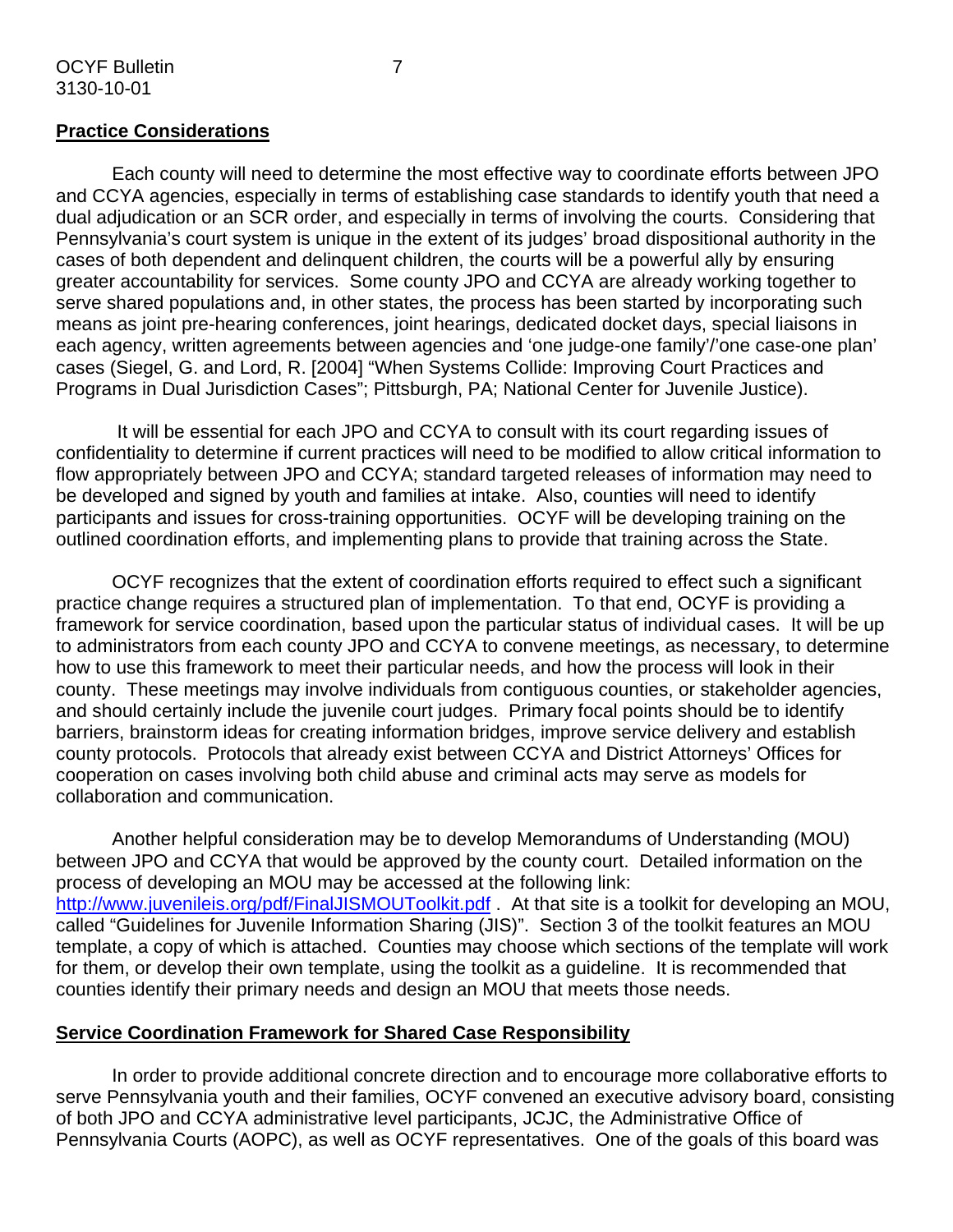to create a roadmap to guide county JPO and CCYA towards a clearer understanding of how to implement shared case responsibility. To this end, templates were developed for five different types of case statuses. For each one, responsibilities were delineated for both CCYA and JPO individually and together, where applicable. A space for 'other considerations' was included to cover those timelimited JPO youth diverted from an adjudication of delinquency through the use of an informal adjustment or a consent decree. The five templates are detailed in Attachment A.

Included in the templates are responsibilities for ASFA and Title IV-B protection requirements, as these apply to youth who are dually adjudicated, with care and responsibility under CCYA, and to those who are under an SCR order, as well as to those who are dependent-only youth. As both JPO and CCYA share responsibility for these youth, they should jointly determine how these requirements will be addressed; however, it is CCYA's responsibility to ensure the requirements are met. Any division of labor may differ from county to county, and may differ from case to case within a county, or even within the lifetime of one case. When youth are in a secure setting, for example, it has been JPO that assumes primary responsibility for case planning, and visitation; when the youth is in a traditional foster home, it has been CCYA assuming those tasks. The youth will benefit most if there is joint planning, and if there is a monitoring 'presence' by both agencies; even though one agency may assume primary visitation responsibilities, periodic contact by the other agency will serve to maintain a 'presence'. This expectation is consistent with the previously referenced 'single plan' emphasis in Juvenile Justice that JPO will be more active in monitoring placements, both in terms of the juvenile's progress and in terms of a facility's performance and delivery of service.

#### ASFA Requirements:

- a. **Safety** youth must be seen and safety documented monthly; however, it is the sole responsibility of CCYA to perform *formal* safety assessments, in accordance with the safety assessment and management process interval policy, and to develop safety plans, if necessary. It is anticipated that when JPO visits a youth, JPO will alert CCYA if any general safety concern is noted during a visit with the child or family. It will then be CCYA responsibility to do a formal assessment, if indicated. In practice, this requirement means that decisions in a youth's case must be based on consideration of the youth's safety at every step in the case. Documentation of the youth's safety should be addressed in any service plan, during all face-to-face visits and at each permanency hearing for as long as the youth remains in placement. Ongoing documentation of required monthly contacts must be maintained in the CCYA case record, and must include the date of the contact, names of others present and how the youth was determined to be safe in the setting.
- b. **Permanency** substitute care placements are intended to be temporary; the youth must have a permanency goal, established in a Child Permanency Plan (CPP) and sanctioned by the court. Permanency goals for dually adjudicated and for SCR youth are the same as those for dependent-only youth. Permanency hearings must occur every 6 months with proper notification to parents/caretakers; a petition to terminate parental rights must be made if the youth has been in placement at least 15 of the previous 22 months, unless there are reasons not to do so, as prescribed in statute. (Section 6351 (f) (9) of the Juvenile Act).
- c. **Well-being** while a youth, who is either dually adjudicated or under an SCR court order, is in placement, the youth's physical, mental health and educational needs must be met.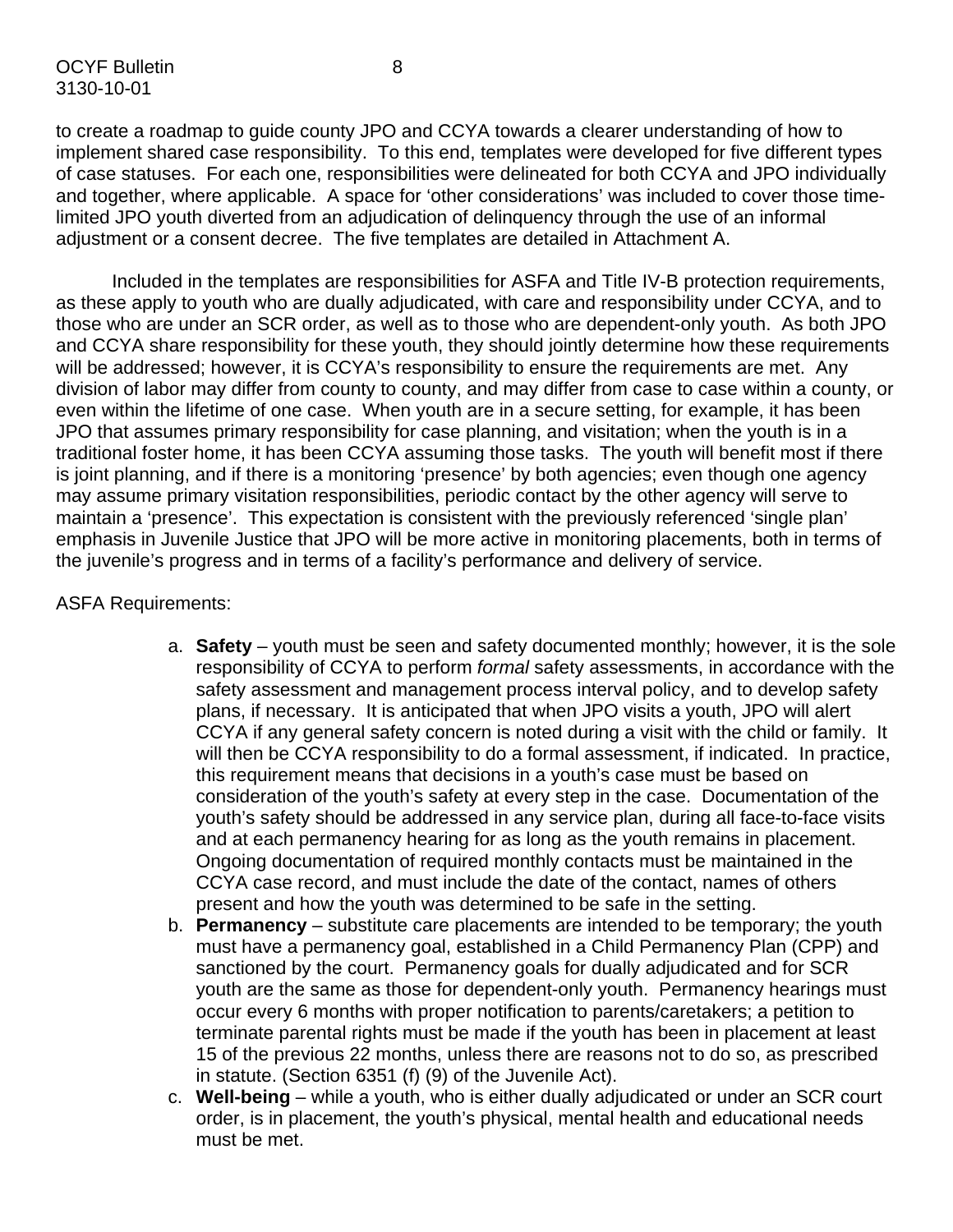The templates in Attachment A also cover responsibility for Title IV-B protections. These relate to providing services and overall safety to youth and families involved in the child welfare system, which would include both dually adjudicated youth and those under an SCR court order. Within 60 days of accepting the youth and family for service, CCYA must complete a Family Service Plan (FSP) as per PA Code Title 55, Chapter 3130.61-3130.63 (relating to family service plans, parent appeals and fair hearings, and review of family service plans). For delinquent youth, who have had no prior involvement with CCYA, and who become a shared legal responsibility case through a dual adjudication or an SCR court order, the FSP must be completed within 60 days. Completion of the FSP is required for all youth who are dually adjudicated or who are under an SCR court order, and is not contingent on the youth being placed in a foster care setting.

FSP requirements:

- 1) Identifying information on each youth and family member;
- 2) A description of why the case was accepted for service;
- 3) Service objectives for the family;
- 4) Services to be provided to meet the plan objectives;
- 5) Actions to be taken by the parents, youth, CCYA/JPO workers and any other provider agency workers, as well as the dates when those actions will be taken;
- 6) Documentation of the opportunity for the youth and family to participate in the development of the plan;
- 7) Documentation of the opportunity for the parents or legal guardian and youth, age 14 or over, to sign the plan;
- 8) Written statement that indicates that signing constitutes agreement with the plan;
- 9) Documentation that copies of the plan were provided to the parents or legal guardian, the youth (age 14 or over), their legal counsel and other service representatives for the family and youth; and
- 10) Documentation that the family was provided written notice of their right to appeal to DPW's Office of Hearing and Appeals.

When placement is being considered for a youth, there must be an amendment to the FSP, and a CPP developed concurrently that reflects the youth's need for safety and permanency. The CPP must identify a permanency goal, and must be completed prior to the placement, regardless of the type of placement. If it is an unplanned placement, the CPP must be done within 30 days of the youth's placement. The CPP is required by Pa Code Title 55, Chapter 3130.67-3130.71 (relating to placement planning, visiting and communication policies and placement reviews).

CPP requirements:

- 1) Description of the circumstances necessitating placement;
- 2) Health and education information for the youth that includes:
	- a. the names and addresses of educational and health providers;
	- b. the youth's grade level and performance;
	- c. the youth's school record;
	- d. assurances that the placement considers the proximity of the youth's school at the time of placement;
	- e. record of youth's immunizations;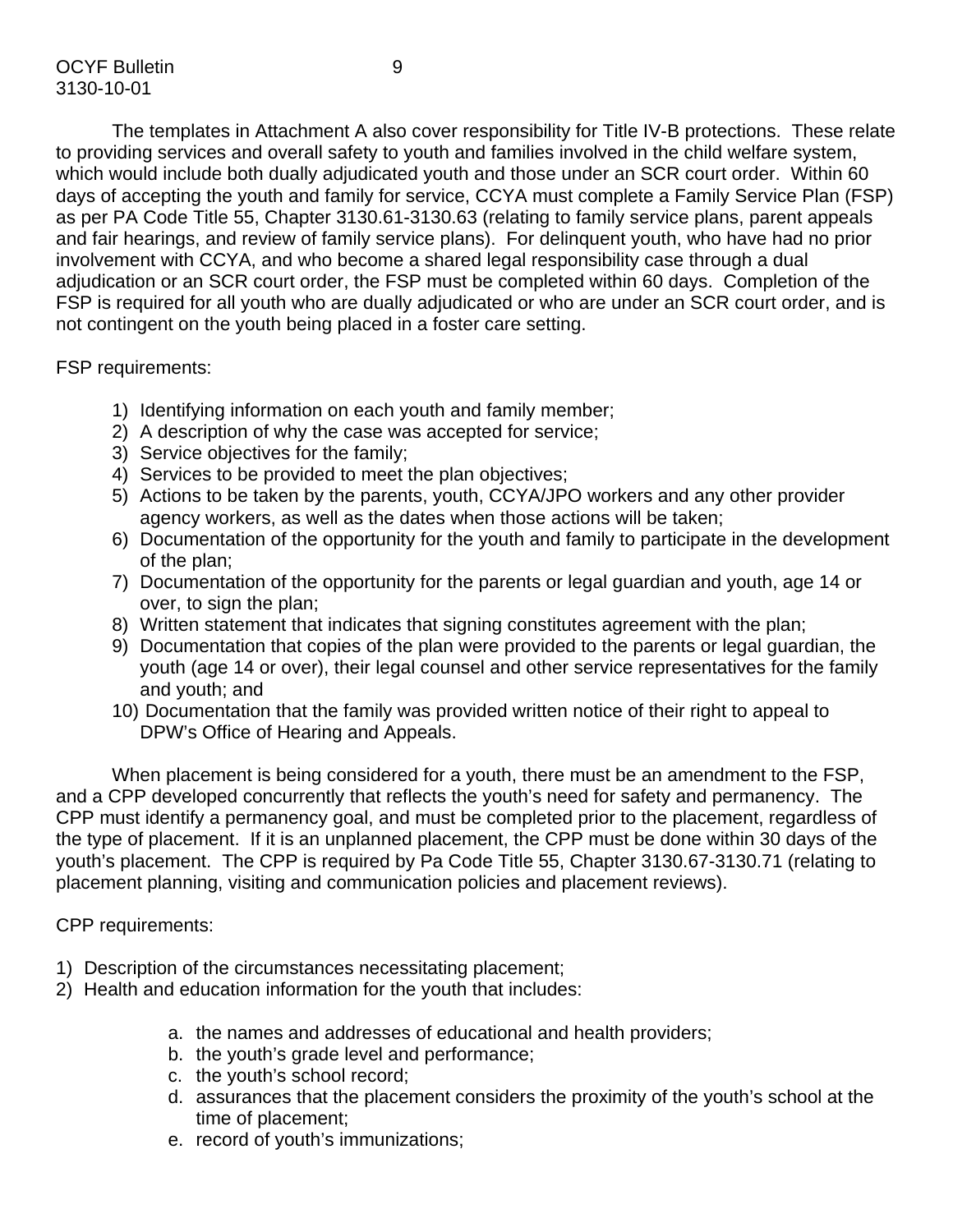- f. known medical problems, including any mental, physical or emotional disabilities;
- g. list of youth's medications and treatments, if applicable; and
- h. other relevant health and educational information.

#### **NOTE: Health and educational information need to be updated each time the youth changes placement, and a copy given to the foster parent or placement provider**.

- 3) A statement that indicates the services that have been provided to prevent placement;
- 4) Identification/discussion of the type and appropriateness of the placement, including:
	- a. a description of how the placement is least restrictive setting possible to meet the needs of the youth
	- b. description of how the location/proximity encourages parent-youth visits
	- c. number of months anticipated for this placement, (plans for SCR youth may need to express this number as a range of months, or a minimum number of months);
- 5) Identification of the permanency goal for the youth;
- 6) Consideration of programs/services to be offered to the youth regarding independent living, as well as documentation of the services provided or the reasons why services were not provided;
- 7) Identification of all services provided to the youth, parents/caretakers and, if applicable, to the foster parents to achieve the permanency goal; (ASFA places increased emphasis on the prompt identification of services necessary to facilitate a timely return home).
- 8) Identification of agency responsibility for implementation of the service plan;
- 9) Parent/youth visitation schedule, including frequency, location, duration and cancellation contingencies;
- 10) Reflection of the results of permanency hearings as they apply to permanency goals/plans;
- 11) Documentation of the opportunity provided to the youth and family to participate in the development of the plan;
- 12) Documentation of the opportunity provided to parents or legal guardian/youth (14 or over) to sign the plan;
- 13) Written statement that indicates that signing constitutes agreement;
- 14) Documentation that copies were provided to the parents or legal guardian/youth (14 or over), their legal counsel and any other provider agency representatives for the youth and family; and
- 15) Documentation of the provision of written notice of their right to appeal the plan to DPW's Office of Hearings and Appeals.

The agency responsible for the completion of the FSP and/or CPP must, in conjunction with the parents or legal guardian, youth and substitute caregivers, if the youth is in placement, develop these plans and set goals and objectives that meet the needs of the youth and family, including the emotional, psychological, physical and educational needs of the youth. The plans should reflect the capabilities and strengths of all parties, and should clearly recognize the youth's need for safety and permanency. The plans should also be youth- and family-specific, and should have measurable and time-limited objectives and should specify who will do what, by when and how.

Additionally, as a result of the federal Fostering Connections to Success and Increasing Adoptions Act of 2008, as part of the CPP, agencies must develop a youth-directed transition plan designed to meet the specific needs of any youth in placement for whom there is a case plan to discharge the child from agency custody at age 18 or later. The transition plan must be done within the 90 days prior to the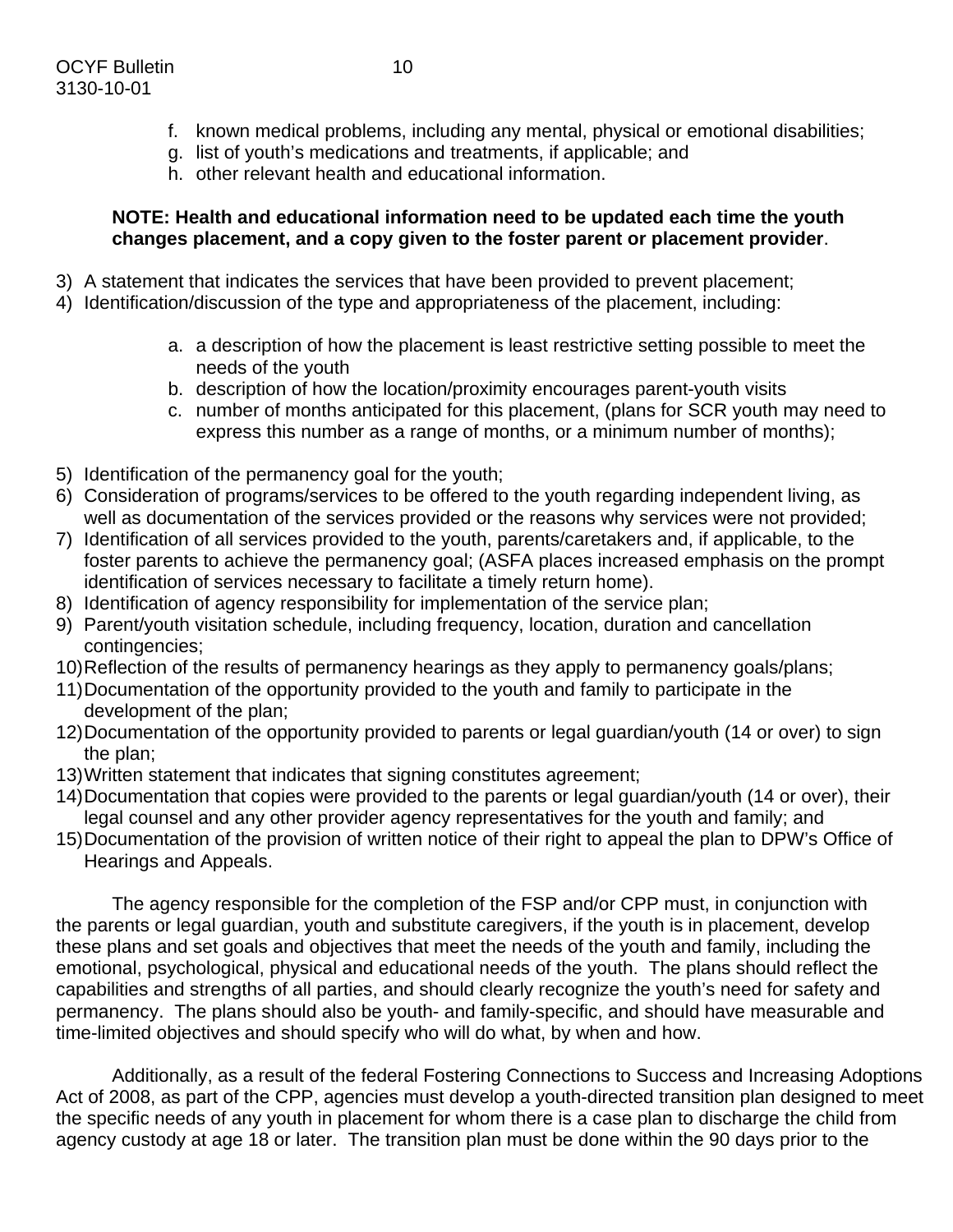OCYF Bulletin 11 3130-10-01

anticipated court discharge, and must include elements of ongoing or planned permanency connections, as well as plans to meet the child's housing, education, service, financial, physical and behavioral health needs and any other needs identified by the youth. Current service providers should be included in the planning to insure needed transitions to adult services will occur.

 CCYA is ultimately responsible for the development of these plans, but it is anticipated that JPO will participate by providing input and support in dual adjudication and in SCR cases. If JPO chooses to develop the FSP/CPP, model forms are available from the county CYA.

## **FEDERAL TITLE IV-E and SHARED CASE RESPONSIBILITY:**

Title IV-E is a federal entitlement program which offers funding to states for costs associated with placement maintenance and administrative expenses of youth who are in foster care and who have court orders placing them under the care and responsibility of either CCYA only, or CCYA and JPO by proof of a court order designating shared legal responsibility through a dual adjudication or an SCR order. (It should be noted that there are some cases in which youth are dually adjudicated, but are not placed under the care and responsibility of CCYA; such children are NOT eligible for Title IV-E funding.)

In the course of providing services to youth and their families, it is sometimes necessary for a CCYA or JPO to recommend placement. The selection of a placement should not be contingent on whether or not the costs incurred, as a result of the placement, are reimbursable under the Title IV-E program. Instead, priority should be given to choosing a placement that best serves the needs of the youth.

Once the needs of the youth have been considered, and shared legal responsibility has been established via a dual adjudication or an SCR order, then the procedures below must be followed in order for the county to claim Title IV-E funding:

- A. When a youth enters placement via a court order, (regardless of whether or not the placement is a foster care setting), the first order authorizing removal of the youth from the home must contain the required 'Contrary to the Welfare/Best Interest' (CTW/BI) judicial determination. If the language is not stated in the initial removal order, then the youth will not be eligible for Title IV-E funding for the entire custody episode.
	- When a youth enters placement, the CY-60 is utilized to obtain Medicaid for the youth.
- B. CCYA/JPO obtains a judicial determination within 60 days of the youth's placement stating that "reasonable efforts were made to prevent removal of the youth" or "the situation precluded the need for reasonable efforts". If this language is not stated in an order within 60 days, the youth will not be eligible for Title IV-E funding for the entire custody episode.
- C. At the time a youth is transitioned to a foster care setting, as defined on page 13, the following steps must be taken, if not previously completed:
	- CCYA/JPO completes a subsequent CY-60 to notify the County Assistance Office (CAO) of the adjudicated youth's placement change.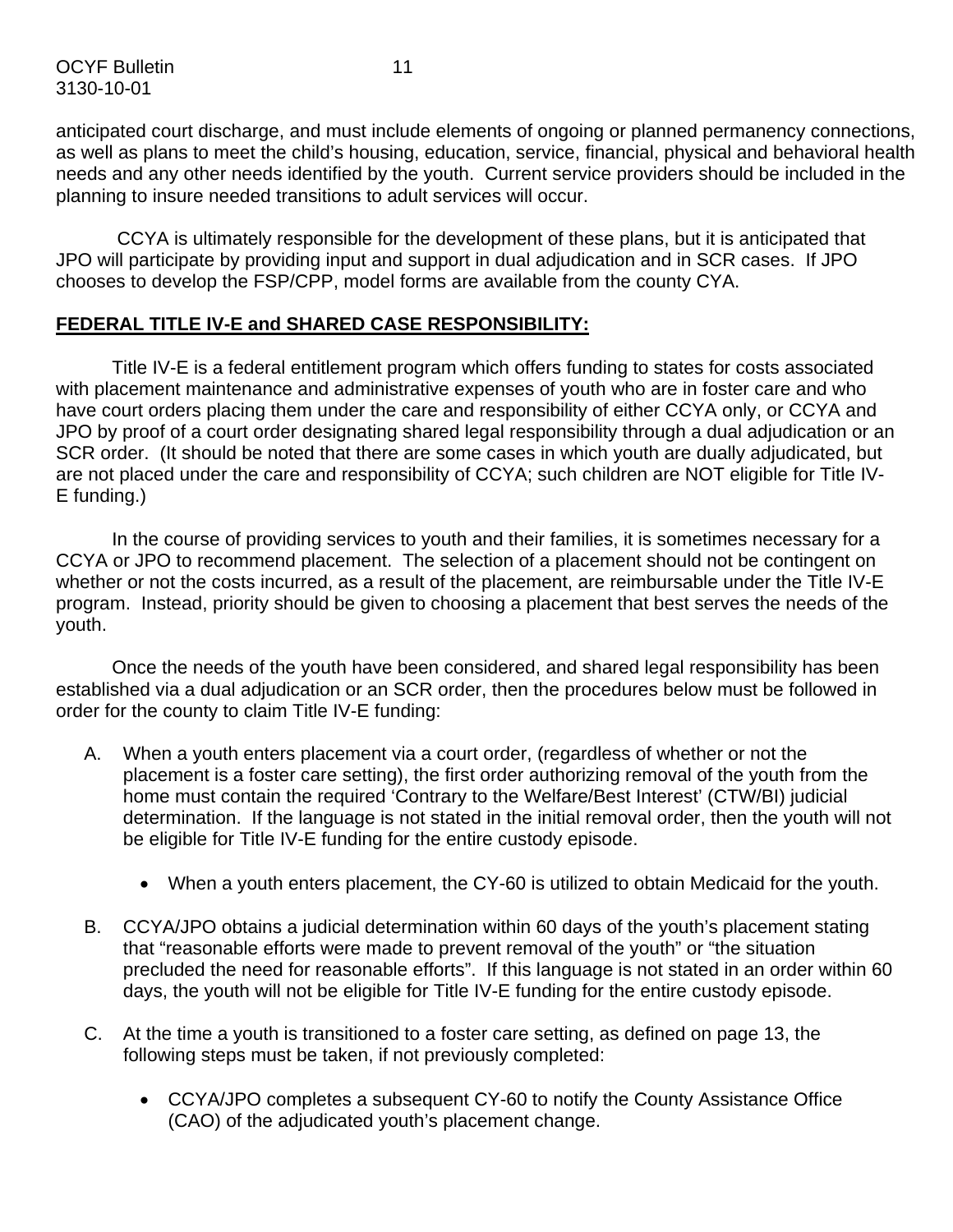- The month the voluntary placement agreement was signed;

- The month the removal petition was filed; or

- The month the removal court order was granted, if a removal petition was not filed.

**NOTE:** It is recommended that the dual adjudication or the SCR order, that places the youth under the care and responsibility of CCYA, include a judicial determination regarding "whether reasonable efforts were made to finalize the permanency plan" (REPP). This determination is necessary to prevent any periods of non-reimbursability, in the event an adjudicated youth may be in a placement that exceeds the six-month timeframe for REPP, as required under the Juvenile Act. When an adjudicated delinquent youth enters placement while solely under the care and responsibility of JPO, the six month timeframe for REPP starts on the day the youth enters foster care. The exception to this rule would occur in those rare circumstances when a delinquent youth enters placement while solely under the care and responsibility of JPO, and shared legal responsibility is granted prior to the youth entering a foster care placement. The six month timeframe for these exceptions starts on the day shared legal responsibility is granted. When a youth enters placement while under the care and responsibility of CCYA (solely or via shared legal responsibility), the six month timeframe starts on the day the youth enters placement regardless of whether or not the placement is a foster care setting.

Once the responsibility for placement and care has been obtained through a dual adjudication or an SCR order, and it is determined that all Title IV-E eligibility requirements are met, an agency may claim Title IV-E funding from the first day of the month the youth enters a foster care placement. In such cases, Title IV-E will not be retroactive to the time of removal/placement, if the initial removal was to a placement outside the scope of foster care.

## **AFCARS Reporting Requirements**

For the purposes of foster care reporting, each State's AFCARS submission must include all youth in foster care for whom the State Title IV-B/IV-E agency has responsibility for placement, care, or supervision (45 CFR 1355.40(a)(2)). As the agency administering the IV-B/IV-E programs, the CCYA is responsible for submitting to OCYF an AFCARS file that includes the following populations of youth:

- 1. All youth in foster care under the responsibility of the State agency administering or supervising the administration of the Title IV-B Child and Family Services State Plan and the Title IV-E State Plan; that is, all youth who are required to be provided the assurances of section 422(b)(10) of the Social Security Act (the Act);
- 2. All youth supervised by or under the responsibility of another public agency with which the Title IV-B/E agency has an agreement under Title IV-E and on whose behalf the State makes Title IV-E foster care maintenance payments; and
- 3. All youth who have been in foster care at least 24 hours.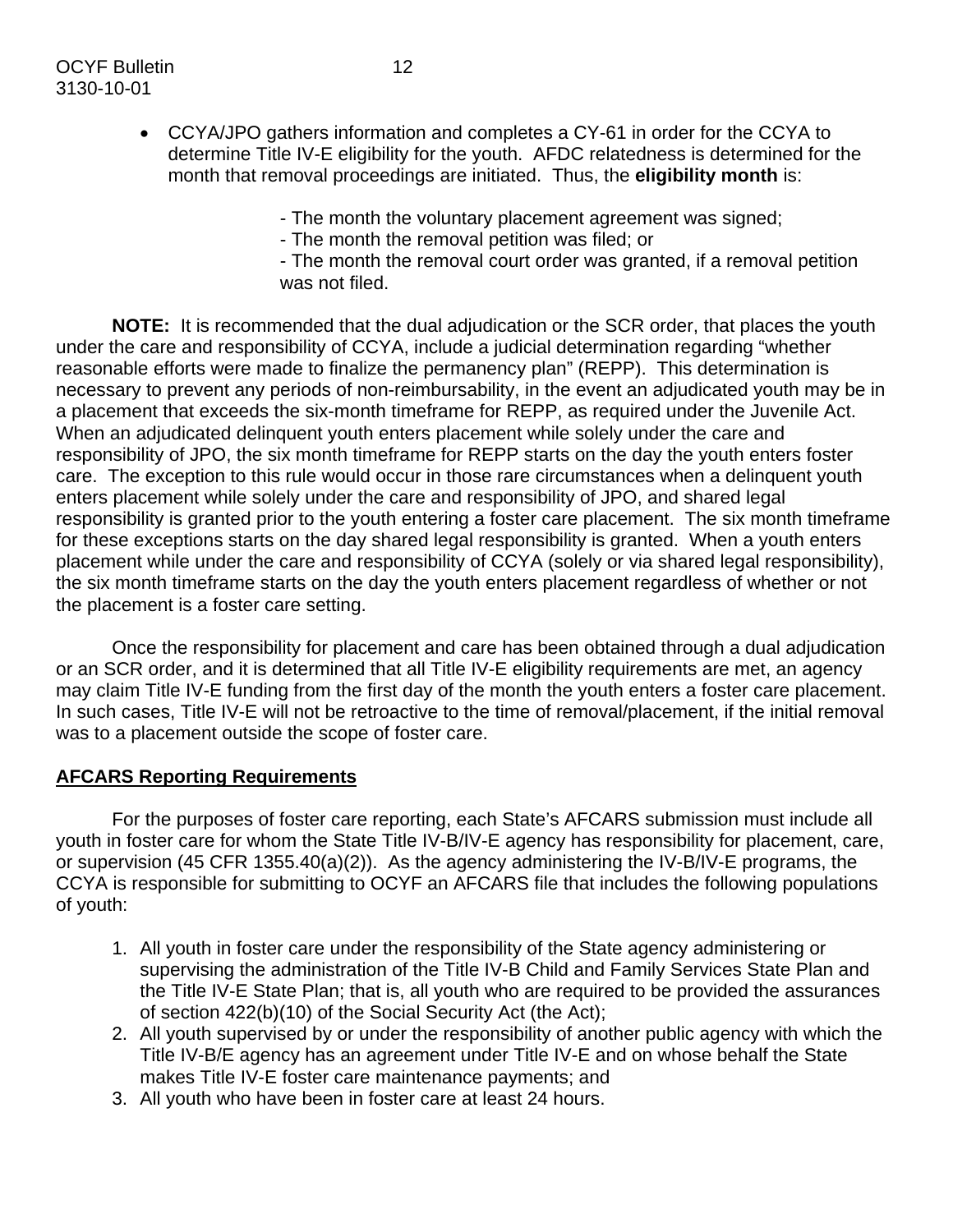Foster Care is defined as 24-hour substitute care for all youth placed away from their parent(s) or guardian(s) and for whom the CCYA has placement and care responsibility. Foster care settings include, but are not limited to:

- Non-relative Foster Homes:
- Kinship Foster Homes (whether payments are being made or not);
- Group Homes;
- **Emergency Shelters;**
- Residential Facilities (in PA this includes non-accredited units of Residential Treatment Facilities [RTF]);
- Child Care Institutions (public facilities with less than 25 beds or private facilities with any number of beds); and
- **Pre-adoptive Homes.**

Foster care does not include:

- Youth who are in their own homes under the responsibility of the CCYA, unless on a trial home visit;
- **Youth Development Centers/Youth Forestry Camps;**
- **•** Detention Centers (or facilities that are primarily for the detention of children who are adjudicated delinquent);
- **Secure Residential Facilities;**
- Psychiatric Residential Treatment Facilities (accredited-PRTF); and
- Hospitals (general hospitals or free standing psychiatric hospitals).

For AFCARS reporting purposes, SCR includes youth who are dually adjudicated (court determined to be both delinquent and dependent) and youth who are adjudicated delinquent with SCR language in the court order. Youth who are determined dependent only should not be reported as having SCR in AFCARS even though there may be some involvement with JPO. *This bulletin does not change the reporting requirements for dependent only youth.* 

A youth who is removed from his or her home and placed in foster care, and who has a dual adjudication order or an order that incorporates language creating SCR between JPO and CCYA, must be reported in the CCYA AFCARS submission from the point of first entry into foster care placement, and throughout all subsequent placement settings until discharge from placement or until the dual adjudication or SCR order is vacated. The criteria for reporting the youth in AFCARS is based on the shared legal responsibility and placement in foster care, not on whether the youth is Title IV-E eligible.

At the time of initial removal from home, dually adjudicated or SCR youth will be placed either in a foster care setting or a non-foster care setting. The youth may also move over the course of an AFCARS episode between foster care and non-foster care settings. An episode is defined as a removal with one or more placement settings. A removal is defined as either the physical act of a youth being taken from his or her normal place of residence and placed in a substitute care setting, either by court order or by voluntary placement agreement, *or* the subsequent removal of custody from the parent or relative guardian, pursuant to a court order or voluntary placement agreement, allowing the youth to remain in a substitute care setting where he is already residing. Placement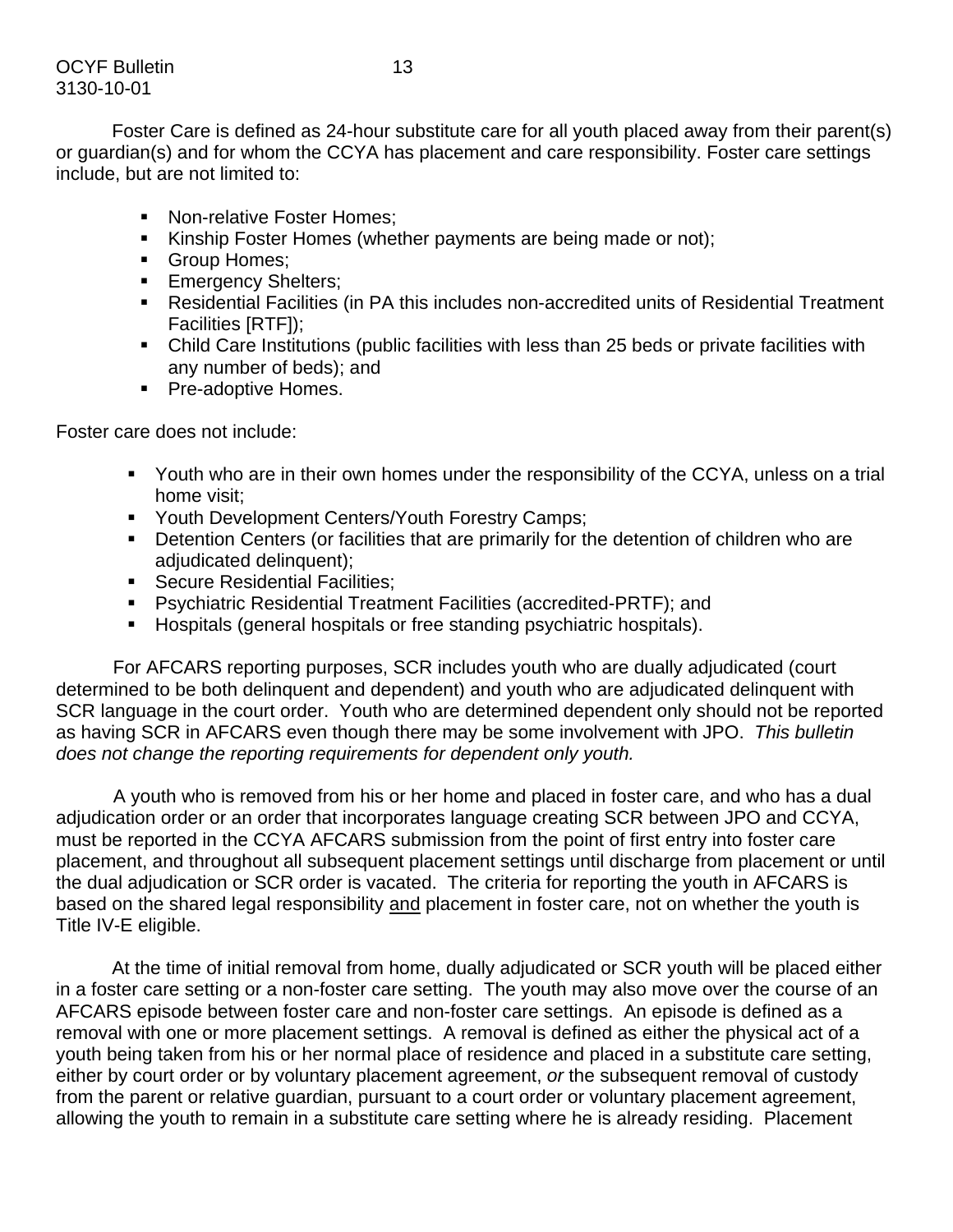occurs after or initially upon removal, and is the physical setting in which a youth finds him/herself, that is, the resultant placement setting.

 The following guidelines are provided for determining at what point during a removal episode the dually adjudicated or SCR youth should be reported in a CCYA AFCARS submission:

- Youth who are removed from their homes and initially placed in a non-foster care setting should not be included in AFCARS.
- Youth in a non-foster care setting who move to a foster care setting should be reported in AFCARS beginning with the report period in which they enter the foster care setting. For AFCARS reporting purposes, the date of latest removal from home (element 21) and the date of placement in current foster care setting (element 23) should be the date the youth is placed in the foster care setting.
- Youth who are removed from their homes and initially placed in a foster care setting should be included in AFCARS reporting beginning with the report period in which they are removed from their home. The date of latest removal from home (element 21) should be the actual date the youth was removed from home and placed into foster care. The date of placement in current foster care setting (element 23) should also be the date the youth is placed in the foster care setting. Element 23 may change to a later date if the youth experiences subsequent placement moves within the removal episode.
- Youth in a foster care setting who are moved to a non-foster care setting should continue to be reported in AFCARS as long as they have a dual adjudication or an SCR order in place. The date of placement in the current foster care setting (element 23) should change to reflect the date the youth moved to the non-foster care setting. (In this case, for reporting purposes only, 'current foster care setting' will be used despite the fact that the actual placement in not considered a foster care setting).
- Youth in a foster care placement who are moved to a non-foster care setting and for whom a subsequent court order is obtained removing the dual adjudication or the SCR should be removed from AFCARS beginning with the report period in which the subsequent court order is obtained, (unless the court order makes the youth dependent only). The date of discharge from foster care (element 56) should be the date of the court order removing dual adjudication or SCR, making the youth delinquent only. The reason for discharge (element 58) should be transfer to another agency (value 6). If, at a later date, the youth returns to a foster care setting and again becomes SCR or dually adjudicated, the youth will be reported in AFCARS as a new removal episode even though the youth did not leave placement. For this new removal episode, the date of latest removal from home (element 21) and the date of placement in current foster care setting (element 23) should be the date the youth is placed in the foster care setting. If a case is re-established as shared legal responsibility through a subsequent dual adjudication or an SCR order after the youth is placed in a foster care setting, the date of latest removal from home (element 21) and the date of placement in current foster care setting (element 23) should be the date of the court order creating shared legal responsibility.
- Youth for whom a subsequent court order is obtained removing dual adjudication or SCR, regardless of whether a placement move has occurred, should be removed from AFCARS beginning with the report period in which the subsequent court order is obtained, (unless the new court order makes the child dependent only). The date of discharge from foster care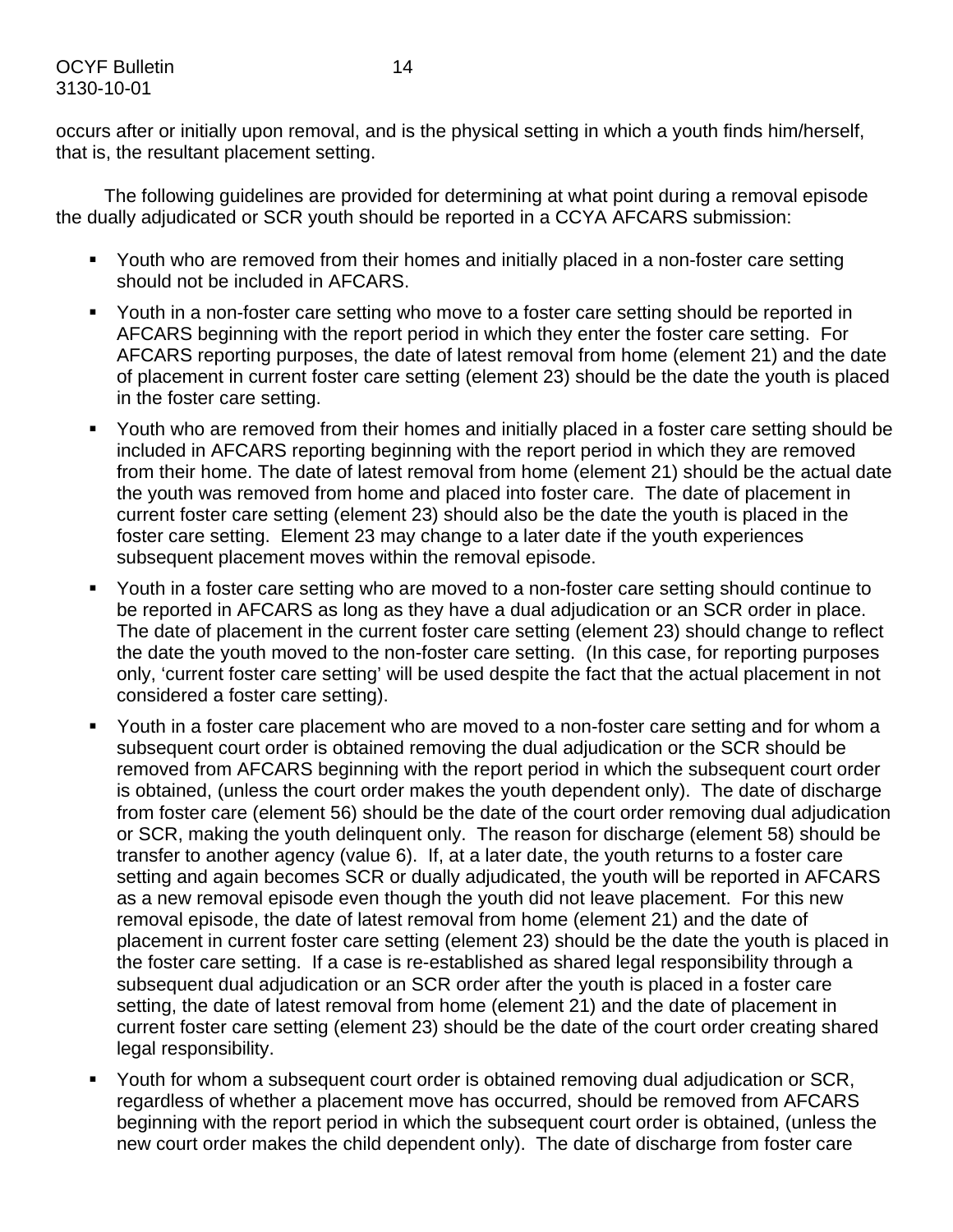(element 56) should be the date of the court order removing shared legal responsibility. The reason for discharge (element 58) should be transfer to another agency (value 6). If, at a later date, the youth returns to a foster care setting and again becomes SCR or dually adjudicated, the youth will be reported in AFCARS as a new removal episode even though the youth was never returned home. For this new removal episode, the date of latest removal from home (element 21) and the date of placement in current foster care setting (element 23) should be the date the youth is placed in the foster care setting. If the new dual adjudication or new SCR order is obtained after the youth is placed in a foster care setting, the date of latest removal from home (element 21) and the date of placement in current foster care setting (element 23) should be the date of the court order creating shared legal responsibility.

- Dually adjudicated or SCR youth who are being reported in AFCARS and who go on a trial home visit should continue to be reported in AFCARS. The youth should be removed from AFCARS at the end of the trial home visit (assuming the youth does not return to placement). If the length of the trial home visit is not specified in the court order, then the youth should be discharged from AFCARS after six months. If a subsequent court order is obtained removing shared legal responsibility, making the youth delinquent only, the youth should be removed from AFCARS beginning with the report period in which the subsequent court order is obtained. The date of discharge from foster care (element 56) should be the date of the court order vacating dual adjudication or SCR. The reason for discharge (element 58) should be whichever of the following most applies: Reunification with parent or primary caretaker (value 1), Living with other relative (value 2), or Guardianship (value 5). If the youth continues to be adjudicated dependent, but is no longer adjudicated delinquent, the youth should continue be reported in AFCARS by CCYA until the trial home visit period or the remainder of the six months ends.
- Youth for whom a subsequent court order is obtained vacating dual adjudication or SCR, but who are determined to be dependent should be reported in AFCARS. Youth already being reported in AFCARS at the time of the subsequent court order should continue to be reported. Youth not already being reported at the time of the subsequent court order should be entered into AFCARS beginning with the report period in which the court order granting dependency is obtained. The date of latest removal from home (element 21) should be the date of the court order that determines the youth to be dependent and removes shared legal responsibility for the case. The date of placement in current foster care setting (element 23) should also be the date of the court order, unless the youth has experienced a placement move subsequent to the date of the court order. In that case, the date of placement in current foster care setting (element 23) should be the date the youth was placed in the current placement setting.

## Lotus Approach Counties

Counties using the Lotus Approach (AFCARS Interim Solution) will check the "Shared Case with JPO" box on the AFC003 Removal Entry Form when a JPO Shared Case Responsibility (SCR) or dually adjudicated youth is entered into AFCARS. This box will remain checked as long as there is shared legal responsibility for the youth. If there is a court order removing SCR or dual adjudication, and the youth continues to be reported in AFCARS, the "Shared Case with JPO" box should be unchecked for the reporting period in which shared legal responsibility was removed. The "Shared Case with JPO" box should reflect the SCR or dual adjudication status of the youth as of the last day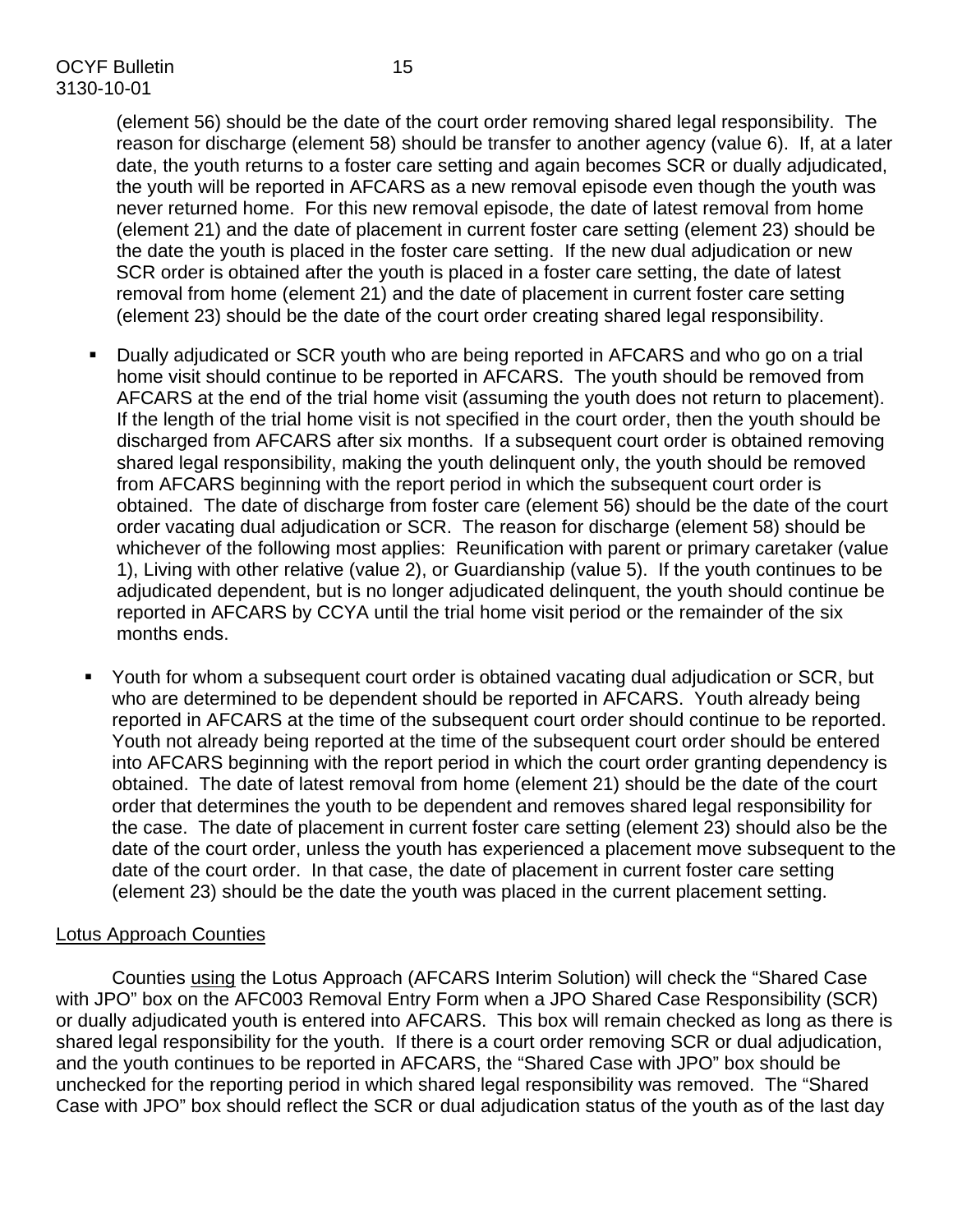#### OCYF Bulletin 16 3130-10-01

of the reporting period, or as of the discharge date (if the youth was discharged during the report period).

#### **All Other Counties**

Counties not using Lotus Approach (AFCARS Interim Solution) should program their systems to report the SCR or dually adjudicated status of the youth as of the last day of the report period, or as of the discharge date (if the youth was discharged during the report period). Reporting of SCR and dually adjudicated youth in the county AFCARS file is not dependent on whether elements 59 (Title IVE Foster Care) and 60 (Title IVE Adoption Assistance) are applicable. Counties should ensure that only removals, placements, and discharges that occur while the youth is SCR or dually adjudicated, and upon entry into the first foster care setting, are reported in the AFCARS file. Removals, placements, and discharges that occur while the delinquent youth is not SCR or dually adjudicated should not be part of the AFCARS record, unless the youth transitions from SCR or dual adjudication to an adjudication of dependency only and remains in the AFCARS file.

## **Examples for AFCARS reporting of JPO youth**:

#### **Current Removal Date and Current Placement Setting Date**

Youth is removed from home on 3/10/09; there is no dual adjudication or SCR court order creating shared legal responsibility, and the youth is placed in a group home on 3/10/09.

Youth is not entered into AFCARS

Youth is removed from home on 2/20/09, shared legal responsibility is created by a dual adjudication or an SCR court order, and initial placement is in a non-foster care setting.

Youth is not entered into AFCARS

Youth is removed from home on 2/20/09, shared legal responsibility is created by a dual adjudication or an SCR court order, and initial placement is in a non-foster care setting; youth later is placed in a foster care setting on 5/2/09.

Date of latest removal from home = 5/2/09 Date of placement in current foster care setting  $= 5/2/09$ 

Youth is removed from home on 5/13/09, shared legal responsibility is created by a dual adjudication or an SCR court order, and the youth is placed in a foster home on 5/13/09.

Date of latest removal from home  $= 5/13/09$ Date of placement in current foster care setting = 5/13/09

Youth is removed from home on 5/13/09, shared legal responsibility is created by a dual adjudication or an SCR court order, and the youth is placed in a foster home on 5/13/09; youth subsequently moves to a non-foster care setting on 5/22/09 and remains dually adjudicated or SCR. (For AFCARS reporting purposes, the 'non-foster care setting' will be entered as the 'current foster care setting' to enable tracking of the youth.)